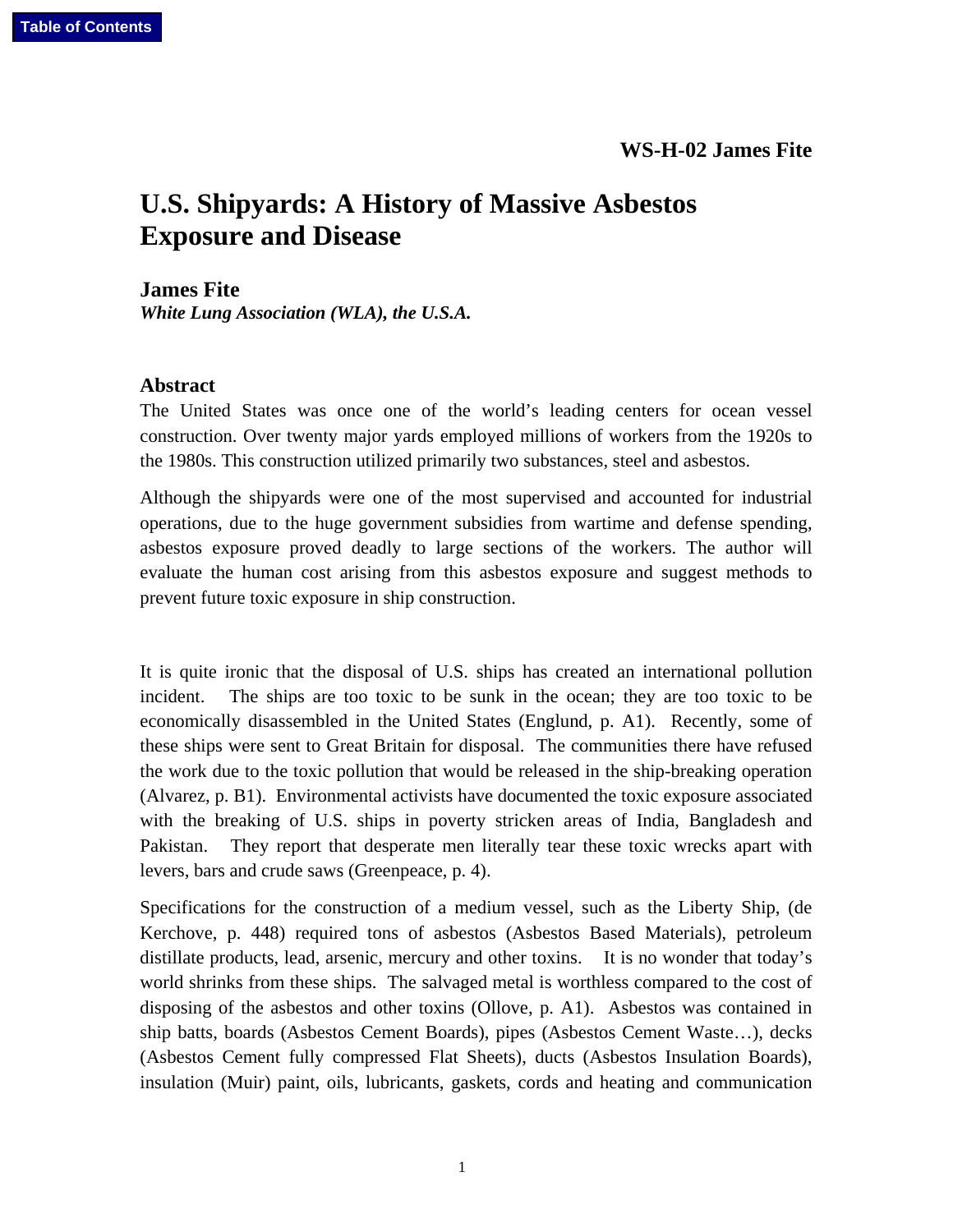systems. (Peters and Peters, pp. 57-194) Ship-breaking today is very expensive unless done in a society where there is little protection of the environment or the workers.

The building of these ships injured so many workers with asbestos that both the health care and legal system in the U.S. are threatened with collapse (Hudak and Hagan, p. 1). We have already seen over 62 corporations, including many huge shipbuilders, go into bankruptcy because they cannot pay for the damages to the health of those who constructed the ships (Burke, part 5). This bankruptcy is their cost for failing to act and prevent asbestos exposure (LaDou, p. 289).

In 1944, the shipbuilding capacity of the United States stood at the greatest level in world history, with almost fifty new merchant vessels a day hitting the water. (Grabner, Fite, p. 763) In the United States shipyard employment rapidly increased between 1939 and 1943 when 1,722,500 men and women were employed in shipyards (Lilis, p. 8-1). After the war shipyard employment averaged around 220,000. In 1974 there were 210,00 shipyard workers, of which 147,000 were in commercial yards (Lilis, p8-2). By 1978 there were 241,000 employees in US shipbuilding and repair. It is estimated that between 1930 and 1978 over 4.5 million workers worked in U.S. shipyards (Selikoff, p. 35).

During World War II a new Liberty Ship hit the water in Baltimore every 37 hours and a few hundred miles South, in Hampton Roads Virginia, three ships hit the water each day (Burke, p. 9). Trucks and ships delivered thousands of pounds of asbestos and asbestos products to the shipyards. This was part of a huge shipbuilding process, which mixed 25 million tons of asbestos and 4.5 million workers to produce one of the greatest slaughters of human beings from a single toxin.

Workers in all trades breathed the asbestos used by insulators, boiler mechanics, carpenters, machinists, painters and joiners (Norwinski, 122). We used raw fiber as a reinforcing agent in slurries of insulating mud, preformed blocks of insulation (up to 70% asbestos) (Asbestos Watch, p 12), asbestos millboard (20%) (Asbestos Textile Products), gaskets (30%), boiler blocks (20%), paint (8%) and many other specialty products including spray insulation  $(5\%)$  (Selikoff, 1<sup>st</sup> Annual Report, pp. 255) and patching compound (10%) (Selikoff, p. 257).

Large amounts of crocidolite (Lee, p. 49) and chrysotile (Lehman, p. 24-26) were used in shipyards, but one of the most widespread uses of asbestos in naval vessels was amosite based pipe insulation. This pipe covering weighs about 14 pounds per cubic foot, with a temperature limit of 750 degrees F. This compares to magnesia with a weight of 16 lbs per cubic foot and a temperature limit of 500 degrees F. These efficiencies drove the use of amosite. Development of amosite felt started in 1934 and pipe covering was brought out in 1935 (Asbestos Watch, p.16). Most of the naval and many merchant marine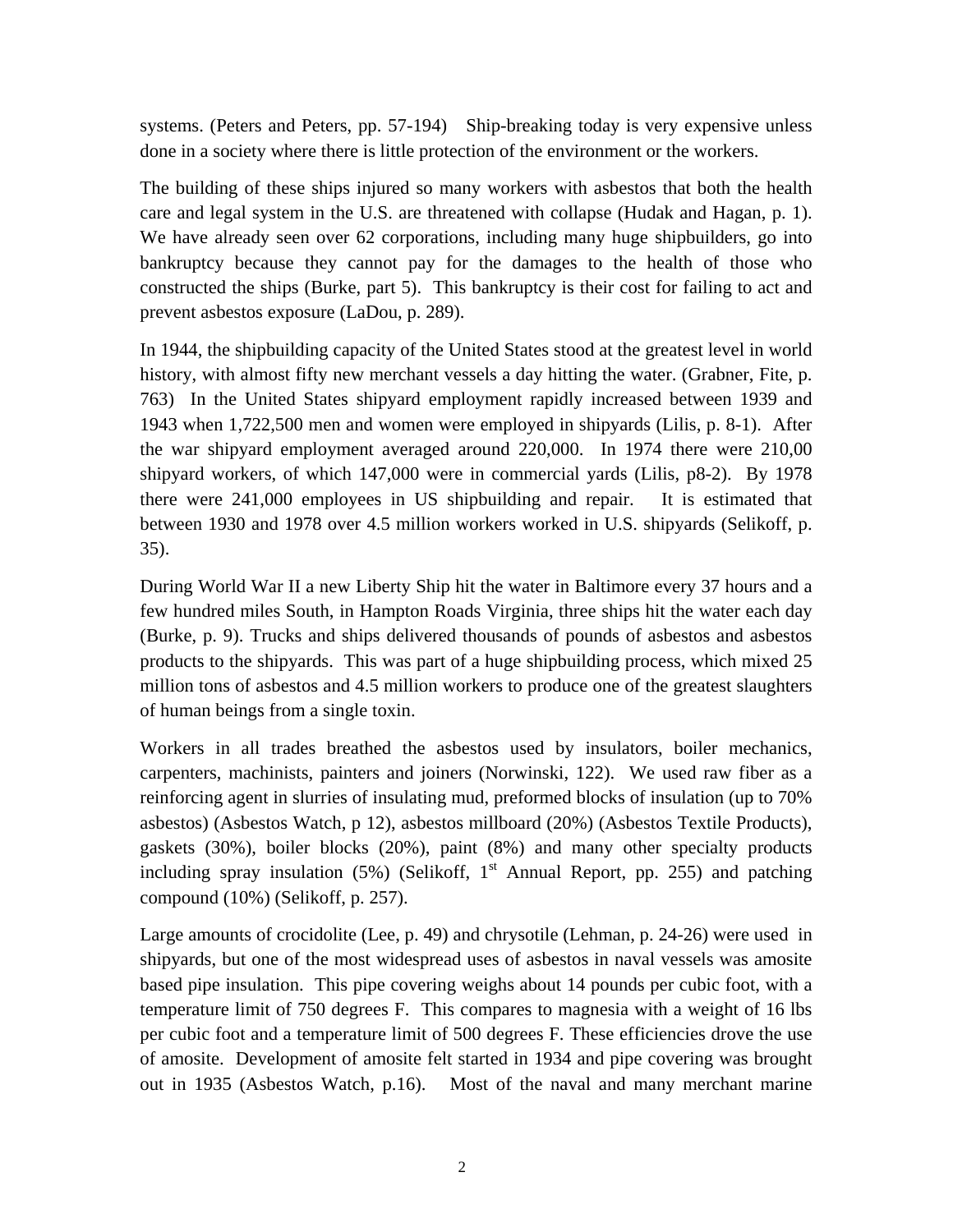vessels used asbestos containing block and felt pipe covering in new construction until 1974 (Winer, p. 48).

The tens of thousands of shipyard workers shared asbestos and high wages with their brothers and sisters in steel and metal production, auto and aircraft assembly and building construction. After the war, military and commercial shipbuilding continued and shipbuilders represented one of the most prosperous and stable sections of the economy. We had no idea our later years would be racked with poverty and disease (Ollove, p 6). Once we were represented by powerful union leaders and elected representatives. Rich compensation lawyers and baseball team owners now represent us. Six months ago the steelworkers widows' pensions were cut off. The only protest came from the sick workers of the White Lung Association. They were holding protest signs at busy intersections in Dundalk, Maryland (WLA).

Just as I came to work as an outside machinist, Dr. Selikoff was preparing to evaluate the x-rays from our Bethlehem Shipyard on Key Highway. Of the workers with twenty years of shipyard experience, eighty-nine percent of whose x-ray showed changes consistent with asbestos exposure (Selikoff, Nicholson, p. 21). They found more disease than was forecast in 1968 (Harries, Asbestos Hazards). As early as 1982, medical students were advised that mesotheliomas, when viewed around the world, seemed to cluster around shipyards (Lilis, 8-12). "For this reason, rigorous, uniform industrial hygiene practices should be applied to avoid asbestos exposure among ship repair workers in the future" (Lilis, p. 8-13). Key Highway shipyard was closed nineteen months after Dr. Lilis' suggestion and the monitoring of its workers for asbestos disease was turned over to the compensation lawyers.

The warnings of Dr. Lilis, Dr. Merryweather and the Maritime Commission were ignored or rejected by shipyard owners (Felton, p. 25). During times of intense disease and death, various methods were used to suppress knowledge about the hazards of asbestos. The Navy could find no asbestosis disease in shipyard workers in 1941 (Norwinski, p107). In a major public health survey of shipyards, published in 1945, Fleicher and Drinker concluded that pipe covering was not a dangerous occupation (Norwinski, p. 111). The following year, Fleicher stated that the dust to death ratio found in asbestos textile production could not be utilized for shipyards (Norwinski, p.110). Fleicher and Drinker were also involved in studying over 1,000 shipyard workers, 88% of whom had less than 10 years experience, and concluded that the low number of asbestosis cases proved pipe covering work was not hazardous (Castleman, pp. 403-405).

Another trick used to continue the use of asbestos was the reliance on air measurement and threshold limit values (Castleman, p. 358). It was not until 1980, after hundreds of thousands of asbestos related deaths from the shipyards (Burke, Part 1), that the U.S. government recognized that there was no safe level of asbestos exposure (NIOSH, p. 32).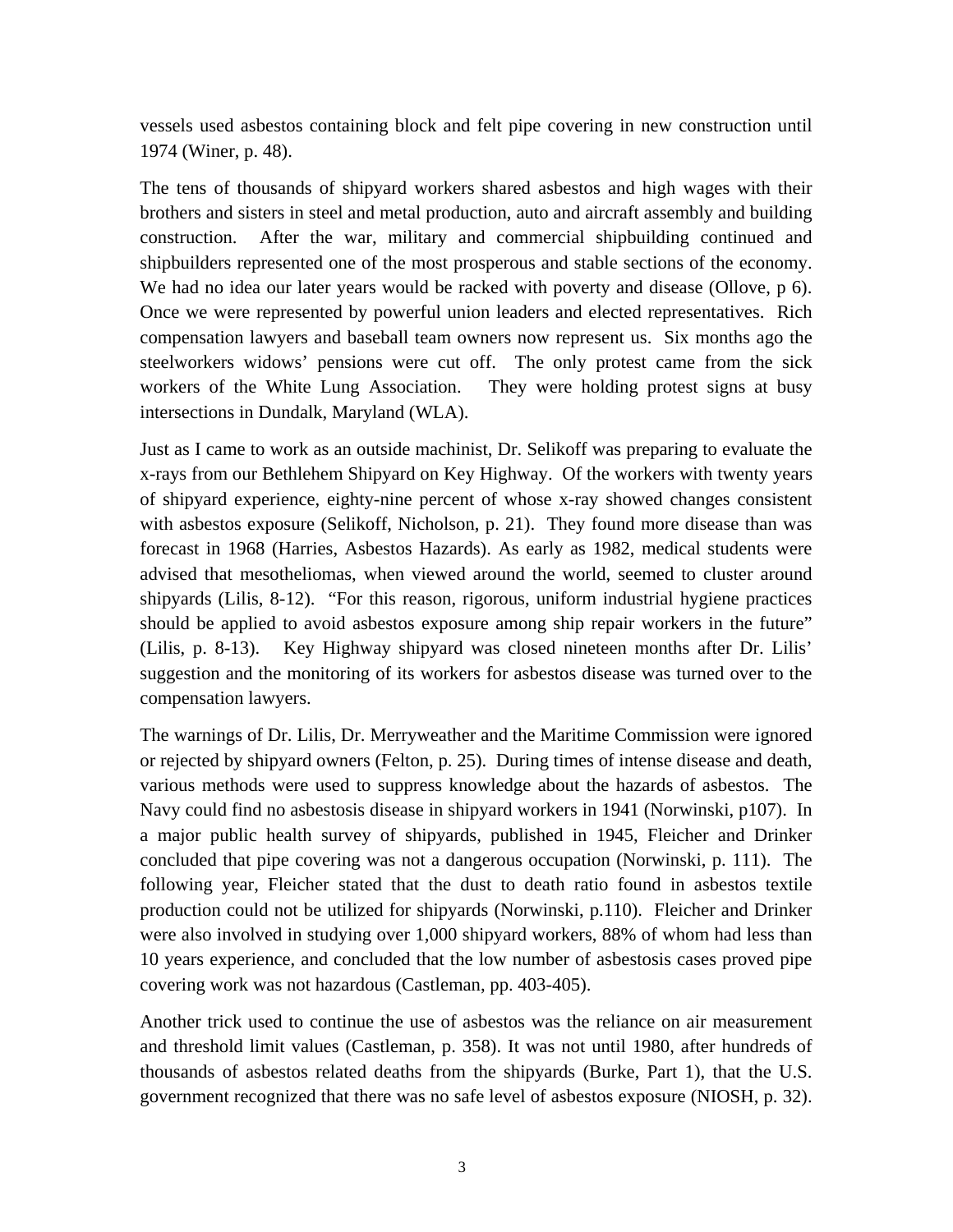Over several decades both naval and commercial shipyards declined to warn workers of this fact (Grim Cancer Legacy, p. 31)

In the twenty years prior to World War II and for twenty-five years after it, dozens of studies in England and the United States showed asbestos disease in shipyard workers (Castleman, pp. 408-425), (Norwinski, p. 119). Asbestos disease was found in most sections of the workforce (Fowler, p. 8-11). It was found in the general population (Langer, p.165). However, with shipbuilders the increased rate of disease was almost universal (Nicholson, p. 202) and included high rates of lung cancer (Selikoff and Hammond, p. 98). Our Proportionate Mortality Ratio (PMR) was 15.70 (CDC, p.10). More workers died of asbestos disease due to building ships during WWII than died on the battlefield (Burke, part 1).

In the tight confines of ships, both construction workers and sailors were exposed to asbestos (Norwinski, p.112). In almost every case the construction and repair workers were exposed at a heavier rate as they were cutting, pulverizing, breaking, sanding, scraping and otherwise disturbing the product matrix and releasing fibers (Lehman, pp. 24-26), (Ferris, p.145). The asbestos containing dust from these operations reached levels that were too high to be measured or seen through (Norwinski, pp.110-112), (Harris, p. 239), (Harris, p. 254). Even today, workers are allowed to breathe 100,000 fibers per hour without any personal or engineering protection (OSHA, p. 3).

The Shipbuilding corporations ignored these warnings both during and after World War II (Norwinski, p.112). The medical and industrial hygiene staff that observed the conditions and the effects of asbestos exposure, yet failed to protect the workers, serviced the shipyard management (Fleisher, et al, pp. 9-16). The asbestos exposure to shipyard workers was so great that it contaminated not just their lungs, but their lives, as hundreds of family members succumbed to asbestos disease as a result of fibers unknowingly brought home on work clothing (Anderson, Lilies, et. al., p. 2).

Even when I went to work at Bethlehem Key Highway Shipyard in 1977, shipyards formed a substantial section of the economy of Baltimore, MD. There were over 15,000 shipyard workers. There were several unionized shipyards, which provided employment support for over 50,000 people. Today, there are less than 1500 workers employed in ship repair and no new construction. We were outside machinists, we fixed machines onboard. As we peeled off giant hunks of asbestos containing pipe insulation, cut gaskets and tore off boiler insulation in the course of our jobs nothing was said to us about potential danger from asbestos. I was shocked thirty years later when I read that the Navy recommended that we do this work in type C supplied air respirators (Savin).

Shipbuilding and ship-breaking have been exported so the coastline can support luxury condominiums. The use of asbestos and other toxins in shipbuilding was very expensive (Selikoff, Late effects). It cost the United States its shipbuilding industry and its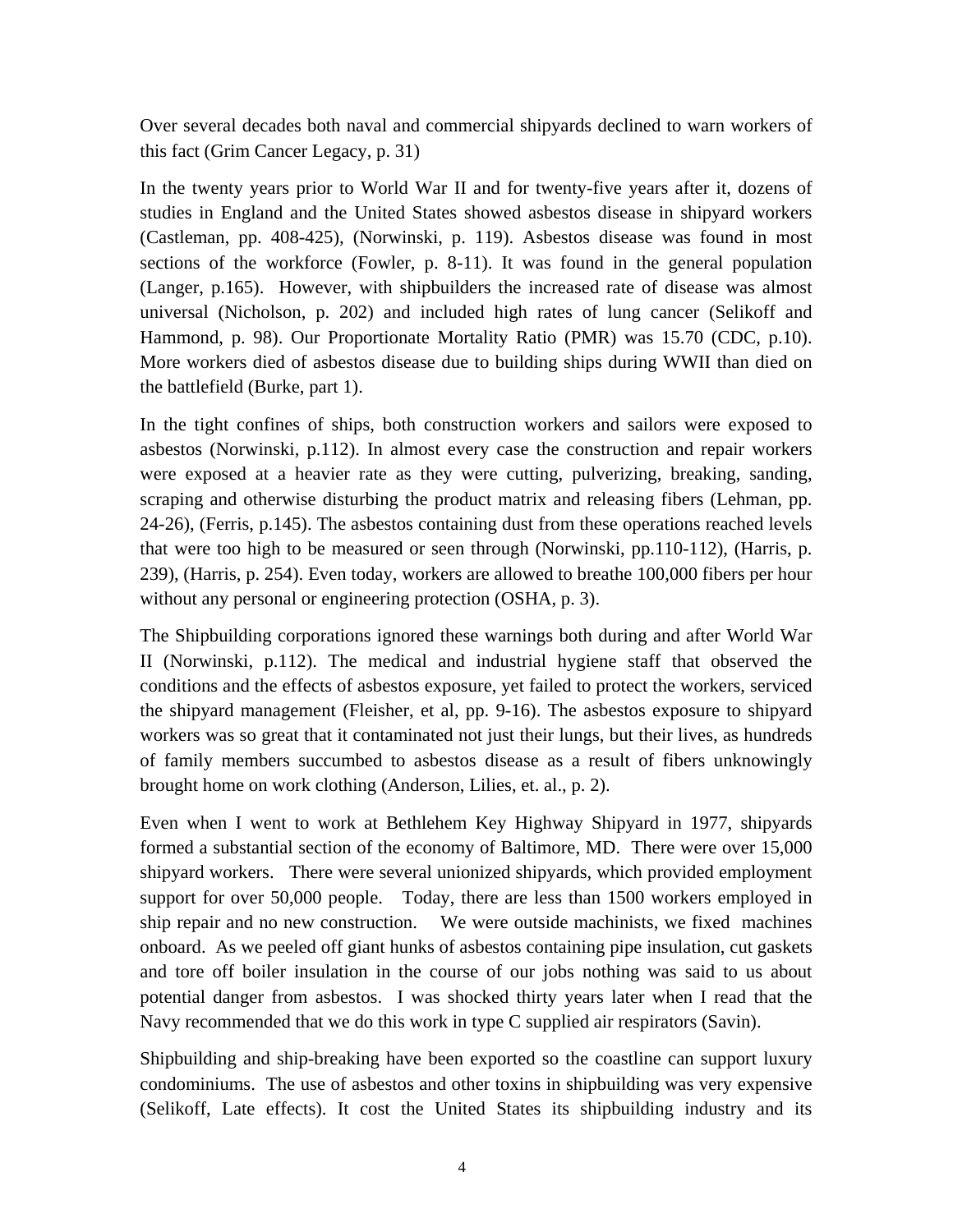shipbuilding workers (Burke, Part 4). The entire economy around shipbuilding in the United States collapsed and now is a mere shell of a generation ago. It is now reduced to a few shipyards that build submarines or repair ocean going military and commercial vessels. The ability of the United States to quickly produce a fleet is gone.

Each year tens, if not hundreds of thousands of workers and their families apply for compensation for death and diseases resulting from asbestos exposure. Many of these are shipyard workers. There is no shipyard infrastructure to support these sick and jobless veterans of the once proud U.S. shipbuilding industry. The capital has moved on to other industries, markets and countries. State systems of workers compensation and medical benefits for the impoverished and the sick have grown very stingy. The stable neighborhoods, which once were filled with the shipyard workers and their families, now frequently house populations grown listless, with unemployment, crime and disease. The International Union Shipbuilding Workers of America has sold its union halls and merged with the other unions. Not only have the shipyards been closed due to the cost of using asbestos, so have the suppliers to the shipyards and the insurers of the shipyards (Burke, Part 5). The records and the pension funds have disappeared (Steele, pp. 6-7).

The insurance companies and remaining asbestos industry defendants are trying to exclude asbestos victims from legal protection under the U.S. constitution (Hampel, p A1). Instead of trying to solve the problem of the sick workers and their families, again industry attempts to ignore it, conceal it and shift the high cost of asbestos use onto the backs of the workers.

The White Lung Association has called for a World Wide Ban on Asbestos. The horrible example of asbestos use in U.S. shipyards is an excellent reason to endorse this ban immediately. The lesson of the shipyards is straightforward, the victims must be compensated, the pollution must be cleaned and cancer cursed asbestos must be banned throughout the world!

## **References**

Alvarez, L. British Greet Navy Rust buckets With a Volley of Venom. New York Times. 2003 Dec.1.

Anderson H, Lilis R, Daum S, Fischbein A, Selikoff IJ. Household exposure to asbestos and risk of subsequent disease. In: Lemen R , Dement JM, editors. Dusts and Disease. Chicago: Pathotox Publishers; 1979. pp. 145-156.

Asbestos Cement Boards (Incombustible) for electrical Purposes Unimpregnated, Proposed Specification Survey. Electrical Research Association, Ltd. 1974.

Asbestos Cement Fully Compressed Flat Sheets, British Standard 4036 (July, 1965).

Asbestos-Cement Waste and Ventilating Pipes and Fittings, British Standard 582 (July, 1975).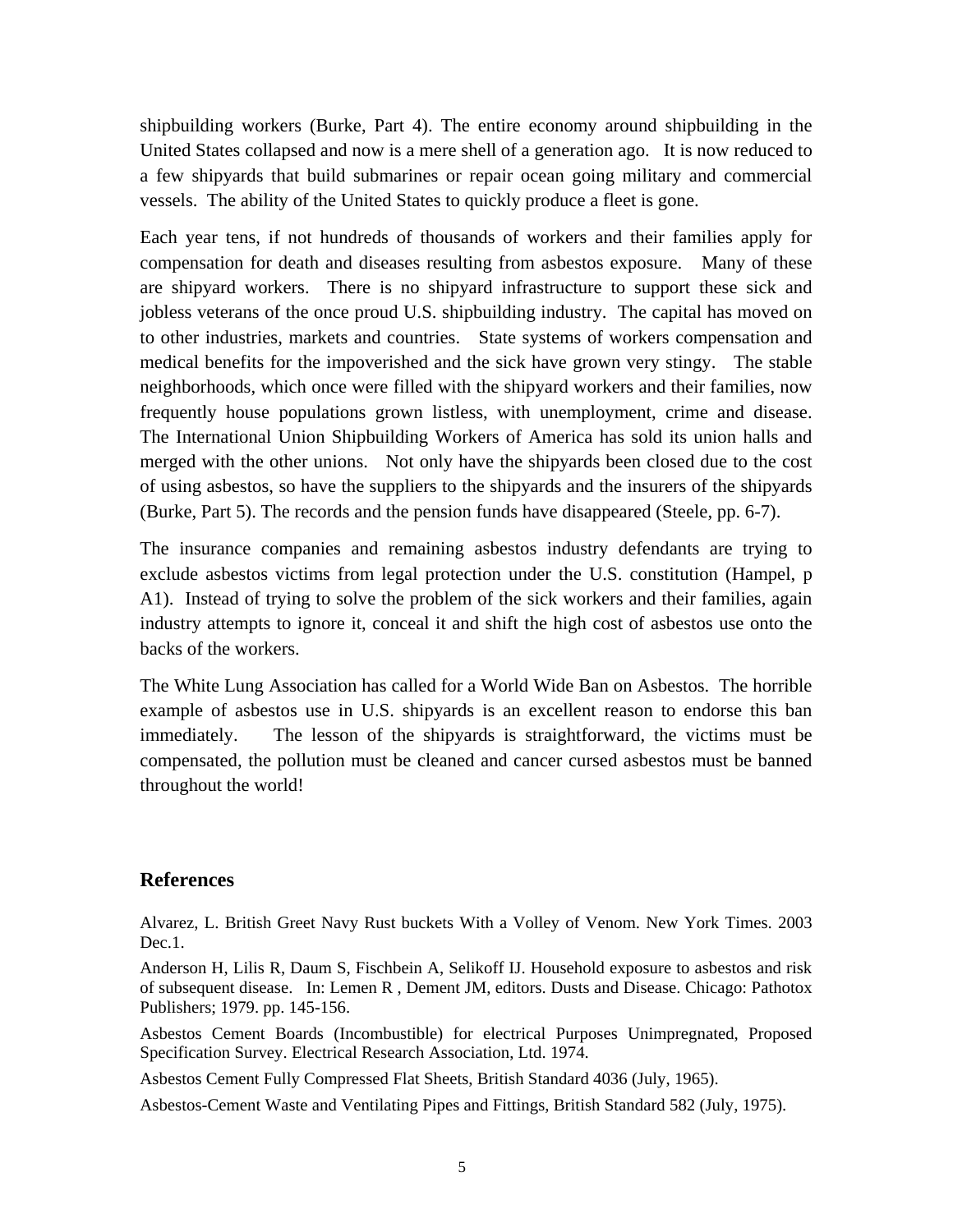Asbestos Based Materials for the Building and Shipbuilding Industries and Electrical and Engineering Insulation. Control and Safety Guide No 5. London: Asbestos Research Council (May, 1977).

Asbestos Insulation Boards and Asbestos Wall Boards, British Standard 582 (July 1975).

Asbestos Textile Products, CAF/ Asbestos Beater Jointing and Asbestos Millboard.

Control and Safety Guide No. 4. London: Asbestos Research Council (April, 1977).

*Asbestos Watch*, Newsletter of the White Lung Association, ed. Joe Oliver, WLA, Baltimore, MD January 2003.

Burke B, Earley S, Chapman T. Shipbuilding's Deadly Legacy. The Virginian-Pilot, Hampton Roads, Virginia. 2001 May 6.

Center for Disease Control, (2003) Work-related lung disease surveillance report 2002, NIOSH, Cinn.,OH DHHS (NIOSH) Number 2003-1001.

Englund, Will and Gary Cohn. The Ship Breakers Scrapping Ships, Sacrificing Men. The Sun, Baltimore, Maryland. 1997 Dec 8.

de Kerchove, Rene. International Maritime Dictionary.  $2^{nd}$  ed. New York: Van Nostrand Reinhold; 1961.

Felton JS. A Comprehensive Program in Asbestos Hazard Surveillance and Education. Amer Ind Hyg Ass J. 1979 Jan;40(1):11-19; also see Ind Hyg Dig. 1979 Mar;43(3):25.

Ferris BG, Jr. Shipyard Health Problems. Environmental Research. 1976 Apr;11(2):140-150.

Fowler, Robert. Asbestos Dust: Everyone's Problem. Western Institute for Occupational /Environmental Sciences, Inc. State of California, San Francisco, California. April, 1979.

Fleisher WE, et.al. A health survey of pipe covering operations in construction of naval vessels. Ind Hyg toxicol. 1946; 28:9-16.

Graebner N, Fite G, White PL. A History of the American People.  $2<sup>nd</sup>$  ed. Vol II. New York: McGraw-Hill; 1975.

Grim Cancer Legacy from World War II: Attempts to Persuade Navy to Locate Former Shipyard Workers Exposed to Asbestos-Caused Cancer. Business Week. I975 Sept. 29; p. 31.

Greenpeace, The Continuous Evasion of the "Polluter Pays Principle." Amsterdam, Netherlands: Greenpeace 2003 Nov.

Hampel, Paul. Lack of Trust Poisons Efforts to Reform Asbestos Litigation. St. Louis Post-Dispatch. 2004 Sep 21.

Harries PG. Asbestos Hazards in Naval dockyards. Ann Occ Hyg. 1968;11(2):135-145.

Harries PG. A Comparison of Mass and Fiber concentration in Asbestos Dust in Shipyard Insulation Processes. Ann Occ Hyg. 1971;14:234-240.

Harries PG. Asbestos Dust Concentrations in Ship Repairing; A practical approach to Improving Asbestos Hygiene in Naval Dockyards. Ann Occ Hyg. 1971;14:241-254.

Hudak, Stephen and John F. Hagan. Asbestos Litigation overwhelms courts. Cleveland Plain Dealer. 2002 Nov 5*.* 

LaDou, Joseph. The Asbestos Cancer Epidemic. Environmental Health Perspectives. 2004 Mar; 1121(3).

Lee GI, Smith DJ. Steelwork Insulated with sprayed crocidolite asbestos: controlling a potential hazard. Ann Occ Hyg. 1974 Aug;17(1):49-52.